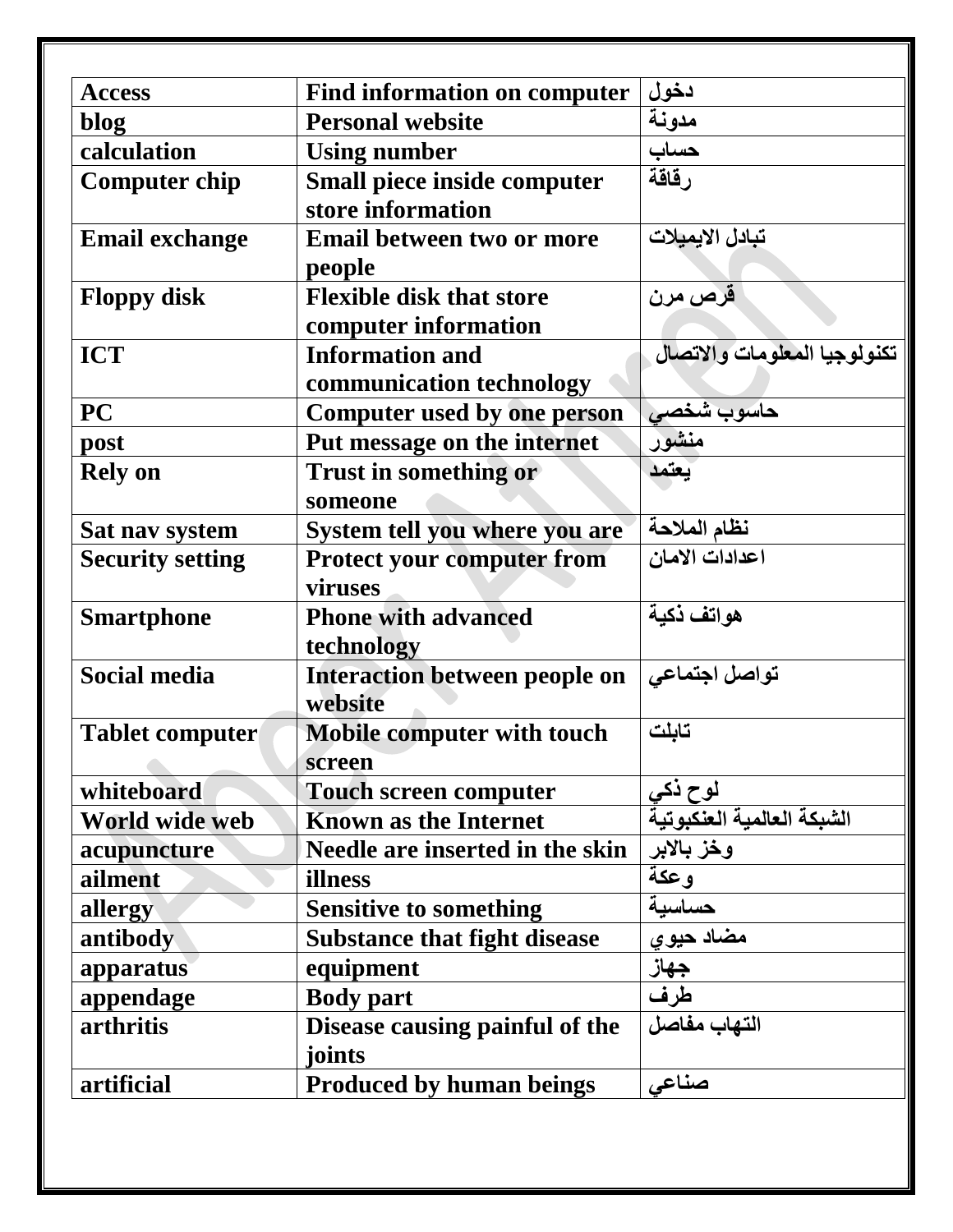| <b>Bounce back</b>   | <b>Start to be successful again</b>        | النهوض                     |
|----------------------|--------------------------------------------|----------------------------|
| cancerous            | Serious disease cause cancer               | سرطان                      |
| coma                 | unconsciousness                            | غيبوبة                     |
| <b>Commitment</b>    | <b>Promise to do something</b>             | التزام                     |
| <b>Complementary</b> | <b>Provides an alternative</b>             | تكميلي                     |
| conventional         | Used for a long time                       | تقليدي                     |
| <b>Cope with</b>     | Deal successful with situation             | يتكيف مع                   |
| <b>Cross</b>         | angry                                      | غضب                        |
| <b>Decline</b>       | decrease                                   | ينخفض                      |
| <b>Dementia</b>      | <b>Mental illness</b>                      | جنون                       |
| Drug                 | <b>Substance used for making</b>           | دواء                       |
|                      | medicine                                   |                            |
| <b>Expansion</b>     | <b>Making something bigger</b>             | توسعة                      |
| <b>Focus</b> on      | Direct your attention at<br>something      | يركز                       |
| <b>Healthcare</b>    | <b>Treatment of illness by doctor</b>      | رعاية صحية                 |
| <b>Herbal remedy</b> | Mixture of a plant used to                 | المداواة بالاعشاب          |
|                      | prevent                                    |                            |
| homoeopathy          | <b>System of complementary</b><br>medicine | الطب البديل                |
| immunisation         | <b>Protected against an illness</b>        | التطعيم                    |
| Implant              | Prosthetic device implanted in             | زراعة                      |
|                      | the body                                   |                            |
| Life expectancy      | The length of time that is                 | توقعاات الحياة             |
|                      | expected to live                           |                            |
| Limb                 | Arm or leg of a person                     | <u>طرف</u>                 |
| <b>Malaria</b>       | Dangerous disease by<br>mosquitoes         | ملاريا                     |
| <b>Migraine</b>      | Very bad headache                          | صداع                       |
| <b>Mortality</b>     | <b>Death</b>                               | وفيات                      |
| <b>MRI</b>           | <b>Magnetic Resonance Imaging</b>          | التصوير بالرنين المغناطيسى |
| <b>Obese</b>         | <b>Extremely fat</b>                       | بدين                       |
| Optimistic           | Believing that good things will            | تفائل                      |
|                      | happen                                     |                            |
| Option               | May be chosen                              | خيار                       |
|                      |                                            |                            |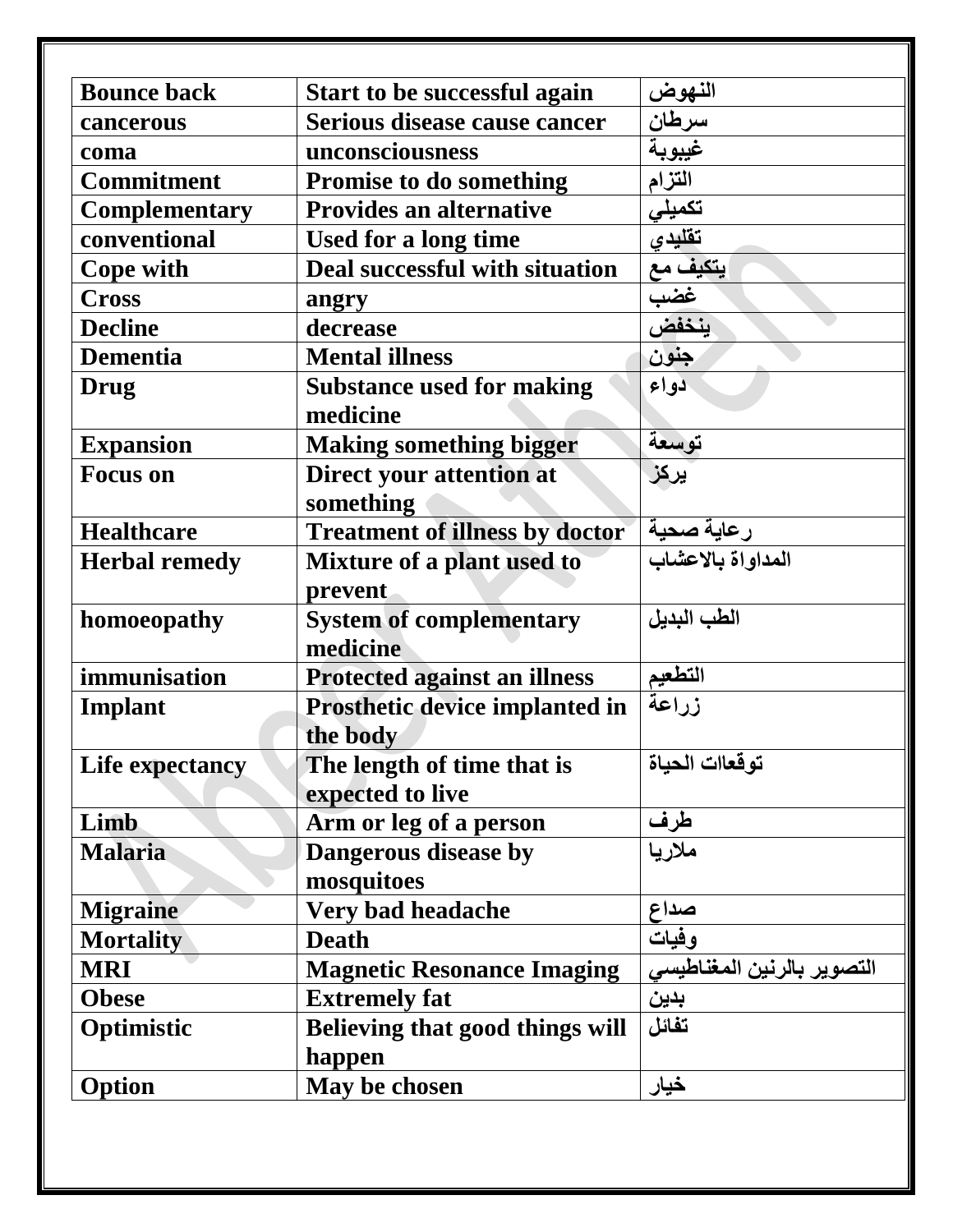| <b>Outpatient</b>           | Someone who goes to a                  | عيادات خارجية  |
|-----------------------------|----------------------------------------|----------------|
|                             |                                        |                |
| <b>Pediatric</b>            | hospital<br><b>Deals with children</b> | اطفال          |
|                             |                                        |                |
| Pill                        | <b>Small round piece of medicine</b>   | اقراص          |
| <b>Practitioner</b>         | Someone who practice a                 | ممارس          |
|                             | particular occupation                  |                |
| <b>Prosthetic</b>           | An artificial body part                | حسناعى         |
| Radiotherapy                | <b>Radiation</b>                       | العلاج بالاشعة |
| <b>Raise</b>                | Bring up a problem                     | يزيد المشكلة   |
| <b>Reputation</b>           | <b>Common opinion</b>                  | سمعة           |
| <b>Scanner</b>              | <b>Medical instrument produce</b>      | ماسح           |
|                             | images                                 |                |
| <b>Skeptical</b>            | <b>Having doubts</b>                   | متشكك          |
| <b>Setback</b>              | <b>Problem that delays or stop</b>     | انتكاسة        |
|                             | progress                               |                |
| <b>Side effect</b>          | <b>Effect of medicine on your</b>      | تأثيرات جانبية |
|                             | <b>body</b>                            |                |
| <b>Sponsor</b>              | Support a person or an event           | يدعم           |
| <b>Strenuous</b>            | <b>Needing a lot of effort</b>         | شديد           |
| <b>Stroke</b>               | Illness when a blood tube in           | صدمة           |
|                             | your brain is blocked                  |                |
| <b>Symptom</b>              | <b>Physical problem might</b>          | اعراض          |
|                             | indicate a disease                     |                |
| <b>Viable</b>               | <b>Effective and able to be</b>        | قابل للتطبيق   |
|                             | successful                             |                |
| Ward                        | A room in a hospital                   | اجنحة          |
| <b>Algebra</b>              | <b>Type of mathematics system</b>      | علم الجبر      |
| <b>Arithmetic</b>           | The branch of mathematics              | علم الحساب     |
|                             | with numerical                         |                |
| <b>Artificially-created</b> | <b>Not</b> real                        | مصطنعة         |
| <b>Breathtaking</b>         | Wonderful                              | هائل           |
| Carbon-neutral              | <b>Carbon dioxide</b>                  | كربون          |
| <b>Composition</b>          | <b>Piece of music</b>                  | تأليف          |
| <b>Criticize</b>            | To judge                               | نقد            |
| <b>Desalination</b>         | <b>Removing salt from sea water</b>    | محطة تحلبة     |
|                             |                                        |                |